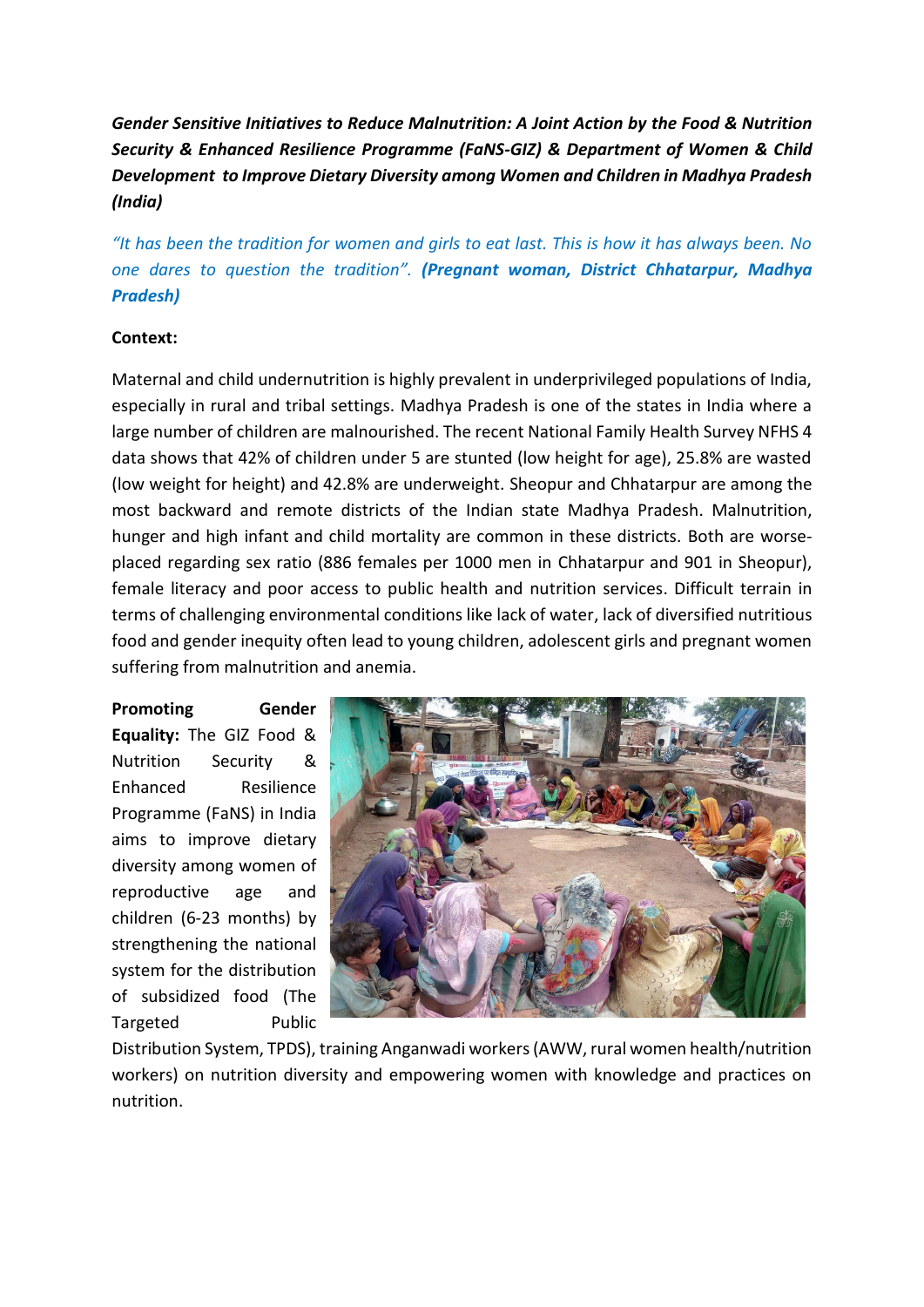The awareness campaigns at the district and state level sensitize beneficiaries and decision makers about the importance of a nutritious and diversified diet to bring about sustainable



of nutritious food through kitchen gardens.

Further, we have reached over 126210 women directly through 20 intensive awareness sessions using PLA. PLA exists of 20 meetings and that part of these meetings is the discussion on the daily inequalities which women face. The meetings give them a space where they can express their concerns. More than 150,000 women and men have been



been involved through community meetings, wall paintings and community street theatres on similar issues. The kitchen garden approach has been replicated across the state as "Panchavati se Poshan' (Nutrition Garden) by the Government partner, the same can be accessed in the link attached:

changes concerning the availability, intake and preparation of high quality food. So far, our implementing partner Welthungerhilfe and their local NGOs have trained over 3000 AWWs on 4 Participatory Learning & Action (PLA) modules to improve their capacities and understanding on nutrition intake, diet diversity, pregnancy care, Infant and Young Child Feeding (IYCF) practices and availability



reached indirectly through community meetings and over 6987 kitchen garden have been set up at the household level empowering the women to grow and use the vegetables. Men in the community have also



[http://esanchayika.mp.gov.in/\(S\(p5mg0z2jlltdlyqdztorziba\)\)/new/navachar\\_se.aspx](http://esanchayika.mp.gov.in/(S(p5mg0z2jlltdlyqdztorziba))/new/navachar_se.aspx)

Within this framework, GIZ FaNS in collaboration with Department of Women & Child Development (DWCD), Bhopal is developing an online virtual learning platform for Integrated Child Development Scheme (ICDS) Supervisors and Anganwadi workers in Madhya Pradesh.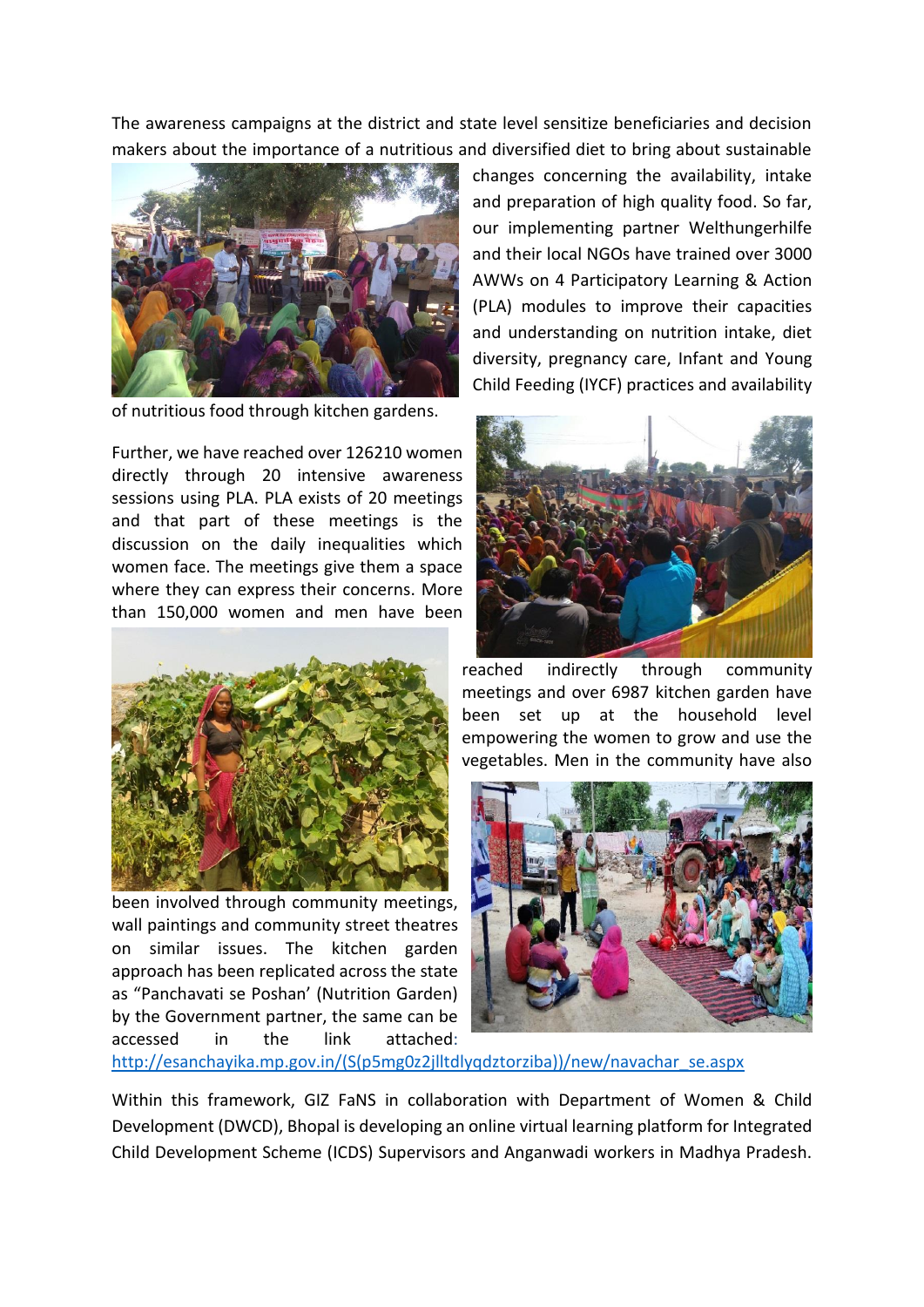This will ensure a standardized form of high quality training for 97,135 Anganwadi workers and 3,575 women supervisors across the state.

To promote nutrition and diet diversity at the local level, we had identified local food cuisines. Every recipe shows its nutritive value and the product was developed in the local language Hindi and is online available at the knowledge portal of DWCD.



[http://esanchayika.mp.gov.in/\(S\(2qmrinfrwxgieu55di2vnl45\)\)/new/recipes\\_se.aspx](http://esanchayika.mp.gov.in/(S(2qmrinfrwxgieu55di2vnl45))/new/recipes_se.aspx)



To promote nutrition literacy and good nutritional practices at household level in the Indian state of Madhya Pradesh a nutrition calendar has been designed. The calendar highlights the importance of dietary diversity and how it can be achieved using locally available seasonal food. The calendar can be accessed at:

[http://esanchayika.mp.gov.in/\(S\(2qmrinfrwxgieu55di2vnl45\)\)/new/recipes\\_se.aspx](http://esanchayika.mp.gov.in/(S(2qmrinfrwxgieu55di2vnl45))/new/recipes_se.aspx)

## **Gender as a quality feature of our work:**

Through our gender sensitive initiatives, we could reach the last mile inaccessible tribal women who had the least knowledge on availability and accessibility of nutrition services. Through lot of initiatives in joint collaboration with DWCD for promoting Food & Nutrition Diversity through Kitchen Garden and *Poshan Thali* Campaign (Nutritious Plate), we have been recognized as an organization dedicated to improve the nutritional status of tribal and

poor women among our Government partners in the state and district level. Through our community monitoring activities of TPDS like improving awareness on National Food Security Act, 2013 (ensuring food as a right for its citizens); improving the quality of subsidized food-grains for beneficiaries.

Considering the lower existing educational level of our AWWs , the virtual learning platform has been designed as an easy,



interactive manner with visual effects for stimulating the interest and learning of AWW on complex nutritional topics, which has been well recognized by our Government partners.